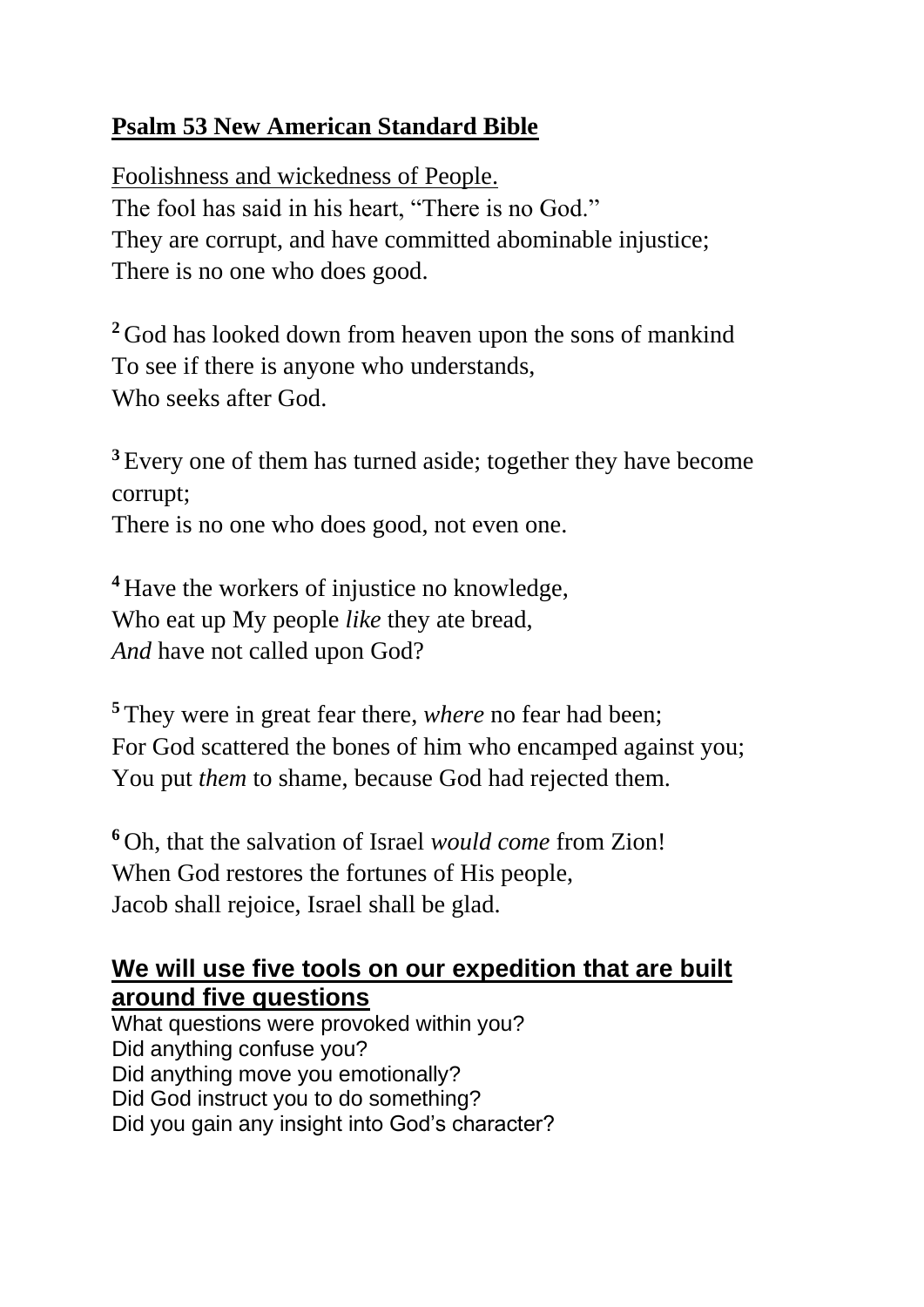## **Paul's Questions and incites**

- 1. Who is the fool?
- 2. What is a fool?
- 3. There is a fool in the tarot card collection!
- 4. Middle English: from Old French fol 'fool, foolish', from Latin follis 'bellows, windbag', by extension 'empty-headed person'.
- 5. 'David said', which means made a declaration, so the fool has said.
- 6. The fool said in his heart 'his heart is his spirit'.
- 7. The who he is inside of who he is, that part of him, which makes him him.
- 8. 'They are corrupt' the psalmist has grouped together everyone who is a fool, all who fall into the fool's category, so the fool has declared to his heart, 'God is not there!'
- 9. Being corrupt is to be damaged incurable, irreparable, this is a result of not working right, the way God created.
- 10. They hold a position of foolishness and it operates with injustice, which is to act outside of everything that is right.
- 11. When you remove the light of God from humanity, you create a monster to care for the earth.
- 12. When He says 'no one does good' it is in the light of the goodness of Gods standard not ours.
- 13. From heaven God looks down on men He is all seeing and all knowing.
- 14. God is searching, for when He looks, He is looking for someone who does right, someone who has His light still in their nature.
- 15. He is looking for those who seek after His ways.
- 16. When you turn aside, you step off the right pathway and make the choice to walk along the wrong pathway.
- 17. Together they have become corrupt.
- 18. The more you give yourself to bad, the more likely you will not choose good.
- 19. The statement 'everyone is doing it' can seem to justify 'doing it', but not in God's eyes, because good is good and bad is bad, no matter how many of us are doing it.
- 20. Evil is like rotten fruit in a bowl, it contaminates the healthy fruit one bad apple.
- 21. The reality of separation from God is to live with fear, even though in the past there was no fear.
- 22. God will stand firm against our enemy, if our enemy is Gods enemy, but if we make friends with God's enemy, we become enemies of God.
- 23. 'Salvation will come' says David 'from Zion'.
- 24. Salvation did come from Zion in the form of Jesus.
- 25. Restoration is in the heart/spirit of God.